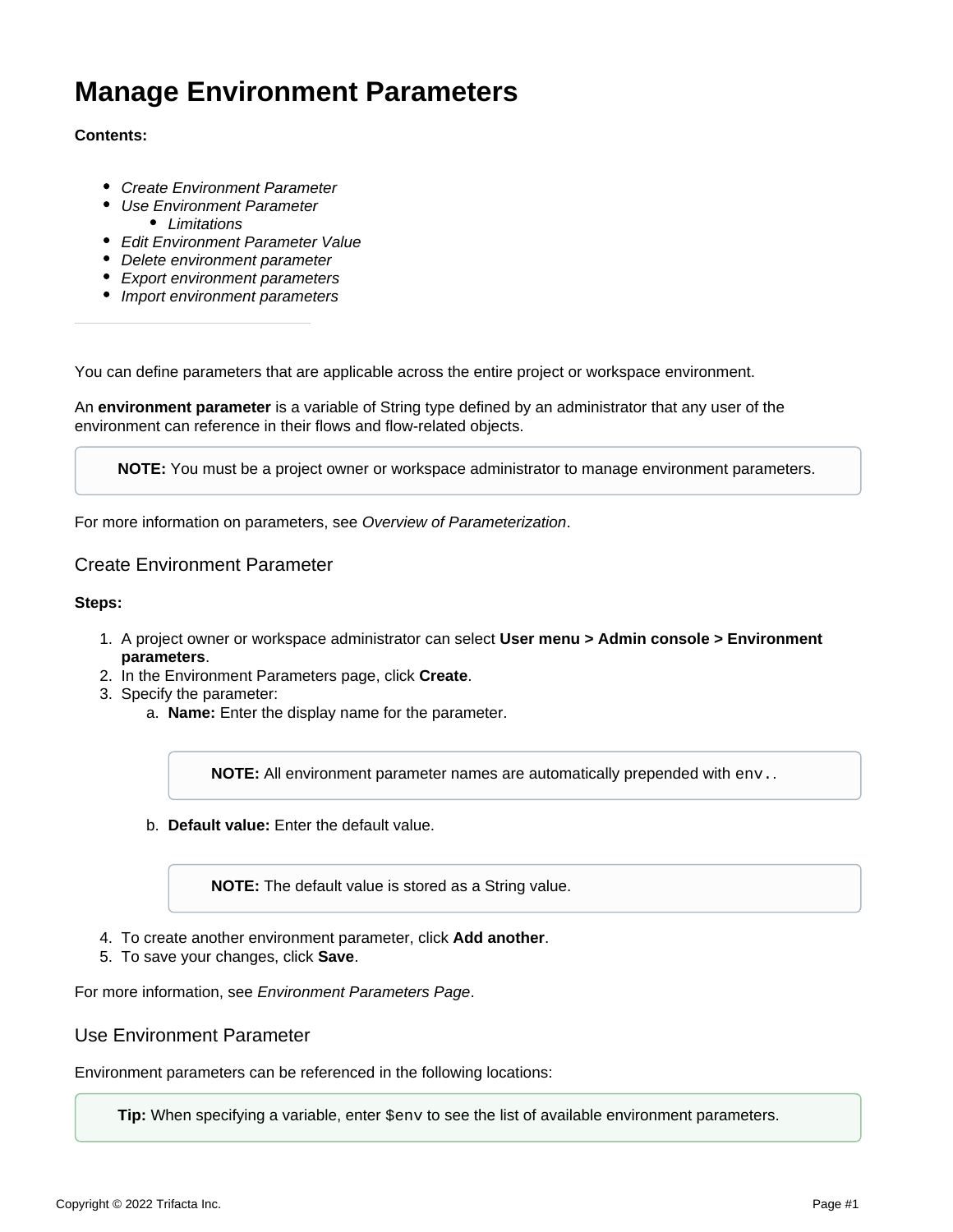- Parameterized datasets. See [Create Dataset with Parameters](https://docs.trifacta.com/display/r087/Create+Dataset+with+Parameters).
- Datasets created with SQL. See [Create Dataset with SQL](https://docs.trifacta.com/display/r087/Create+Dataset+with+SQL).
- Output paths. See [Create Outputs](https://docs.trifacta.com/display/r087/Create+Outputs).

## <span id="page-1-0"></span>**Limitations**

- You cannot use environment parameters in recipes.
- You cannot use environment parameters in plans.
- Environment parameter names must be unique within the project or workspace. You can apply override values to them at runtime.
- You cannot use environment parameters in Deployment Manager. For more information, see [Overview of Deployment Manager](https://docs.trifacta.com/display/r087/Overview+of+Deployment+Manager).

# <span id="page-1-1"></span>Edit Environment Parameter Value

Administrators can change the default value for an environment parameter.

**NOTE:** Modifying the default value of an environment parameter immediately applies the change across the entire environment. All subsequent job and plan runs are affected.

**NOTE:** After you have created an environment parameter, you cannot change the name. You must create a new environment parameter.

## **Steps:**

- 1. In the Environment Parameters page, locate the parameter whose default value you wish to modify.
- 2. In the More menu, select **Edit value**.
- 3. Enter a new value, and click **Save**.

<span id="page-1-2"></span>Delete environment parameter

**When you delete an environment parameter, all references to the parameter are converted to empty string values. Job executions can fail, and recipe steps can break.**

**Tip:** If you delete an environment parameter and then recreate it using the exact same name, references to the parameter are updated with the new default value, which replaces the empty string value for the deleted parameter.

### **Steps:**

- 1. In the Environment Parameters page, locate the parameter whose default value you wish to modify.
- 2. In the More menu, select **Delete**.

# <span id="page-1-3"></span>Export environment parameters

You can export the environment parameters from your project or workspace.